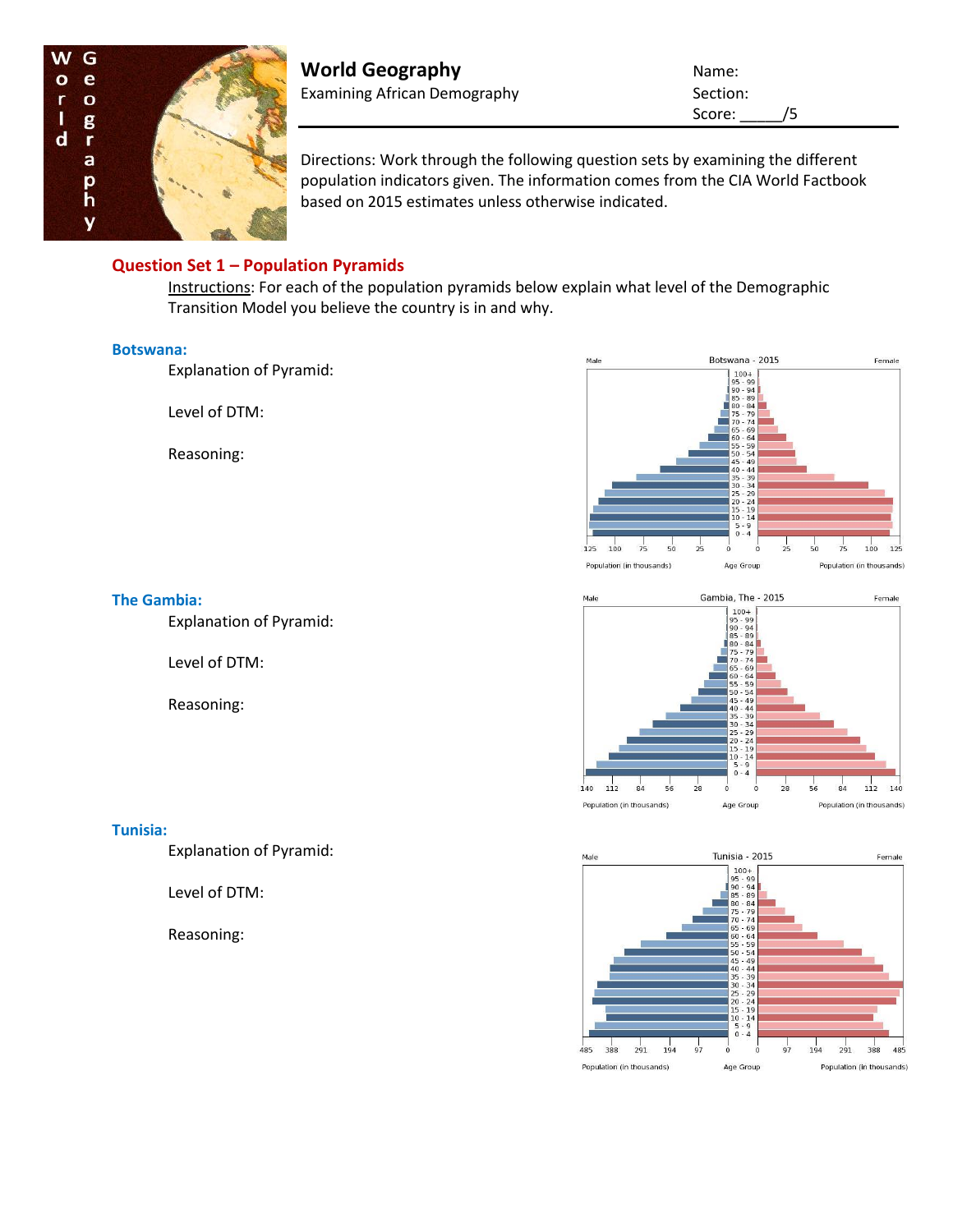### **Question Set 2 - Examining Development**

Instructions: based on the following set of economic, population, and social indicators for the country of Kenya, try to determine what stage of Rostow's Levels of Economic Development, and what stages of Wallerstein's World Systems Theory the country is in.

| Life expectancy at birth:                      | <b>Birth rate:</b>                                               |
|------------------------------------------------|------------------------------------------------------------------|
| total population: 63.77 years                  | 26.4 births/1,000 population (2015 est.)                         |
| male: 62.3 years                               | country comparison to the world: 46                              |
| female: 65.26 years (2015 est.)                | Death rate:                                                      |
| country comparison to the world: 185           | 6.89 deaths/1,000 population (2015 est.)                         |
| <b>Total fertility rate:</b>                   | country comparison to the world: 136                             |
| 3.31 children born/woman (2015 est.)           | Net migration rate:                                              |
| country comparison to the world: 46            | $-0.22$ migrant(s)/1,000 population (2015 est.)                  |
|                                                | country comparison to the world: 120                             |
| Literacy:                                      | Urbanization:                                                    |
|                                                |                                                                  |
| definition: age 15 and over can read and write | urban population: 25.6% of total population (2015)               |
| total population: 78%                          | rate of urbanization: 4.34% annual rate of change (2010-15 est.) |
| male: 81.1%                                    | GDP - composition, by sector of origin:                          |
| f <b>emale:</b> 74.9% (2015 est.)              | agriculture: 29.9%                                               |
| GDP - per capita (PPP):                        | <b>industry: 19.5%</b>                                           |
| \$3,200 (2015 est.)                            | services: 50.6% (2015 est.)                                      |
| \$3,100 (2014 est.)                            |                                                                  |
| \$3,100 (2013 est.)                            | Labor force - by occupation:                                     |
| note: data are in 2015 US dollars              | agriculture: 75%                                                 |

### **Exports:**

\$5.679 billion (2015 est.)

\$6.174 billion (2014 est.)

country comparison to the world: 105

**Exports - commodities:** 

tea, horticultural products, coffee, petroleum products, fish, cement

**Exports - partners:** 

Uganda 11.3%, US 8.3%, Tanzania 8.1%, Netherlands 7.4%, UK 6%, Pakistan 4.2% (2015)

#### **Imports:**

\$16.2 billion (2015 est.)

\$17.61 billion (2014 est.)

country comparison to the world: 82

**Imports - commodities:** 

machinery and transportation equipment, petroleum products, motor vehicles, iron and steel, resins and plastics

#### **Imports - partners:**

China 30.1%, India 15.5%, UAE 5.7%, US 4.8%, Japan 4.7% (2015)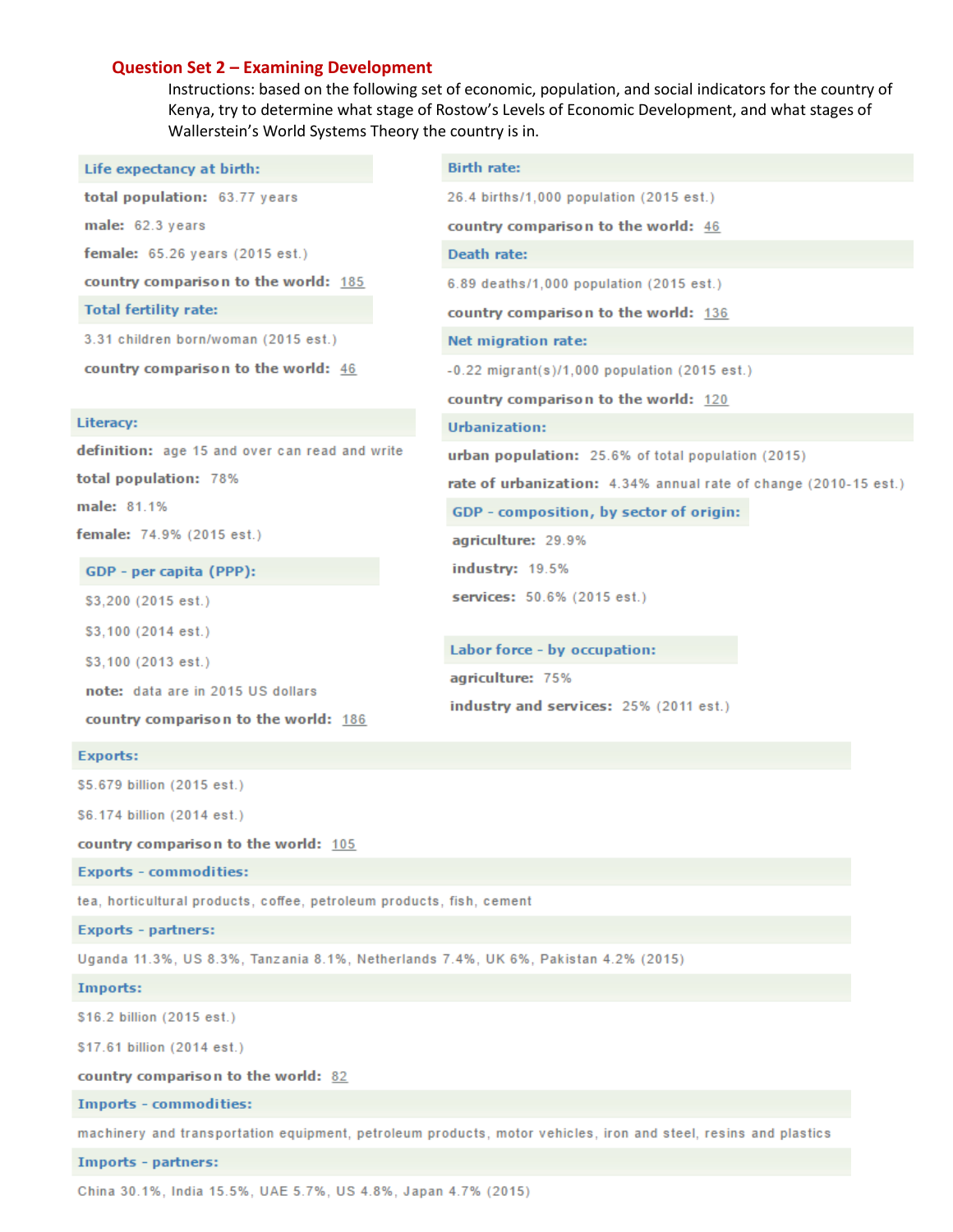| <b>Examining Development</b> |                                     |
|------------------------------|-------------------------------------|
|                              | Level of Wallerstein: New York 1999 |
| Reasoning:                   | Reasoning:                          |
|                              |                                     |
|                              |                                     |
|                              |                                     |
|                              |                                     |
|                              |                                     |
|                              |                                     |
|                              |                                     |
|                              |                                     |
|                              |                                     |

# **Thought Question:**

Based on the indicators which level of the Demographic Transition Model would you think Kenya is in? Explain your reasoning.

# **Question Set 3 – Demographic Choropleths**

Instructions: Go to the websit[e www.kmlfactbook.org](http://www.kmlfactbook.org/) and take a minute to familiarize yourself with the map tool. For the following series of questions you will be comparing the five major regions of Africa (North Africa, West Africa, East Africa, Central Africa, and Southern Africa) to explain the major trends.

- 1. Explain the trends of the prevalence of **HIV/AIDS – adult prevalence rate (%)**.
- 2. Explain the trends of the prevalence of **Life Expectancy at Birth (years): total population**.
- 3. Explain the trends of the prevalence of **Population Growth Rate (%)**.
- 4. Explain the trends of the prevalence of **Population below Poverty Line (%)** (under economy).
- 5. Explain the trends of the prevalence of **GDP Real Growth Rate (%)**.